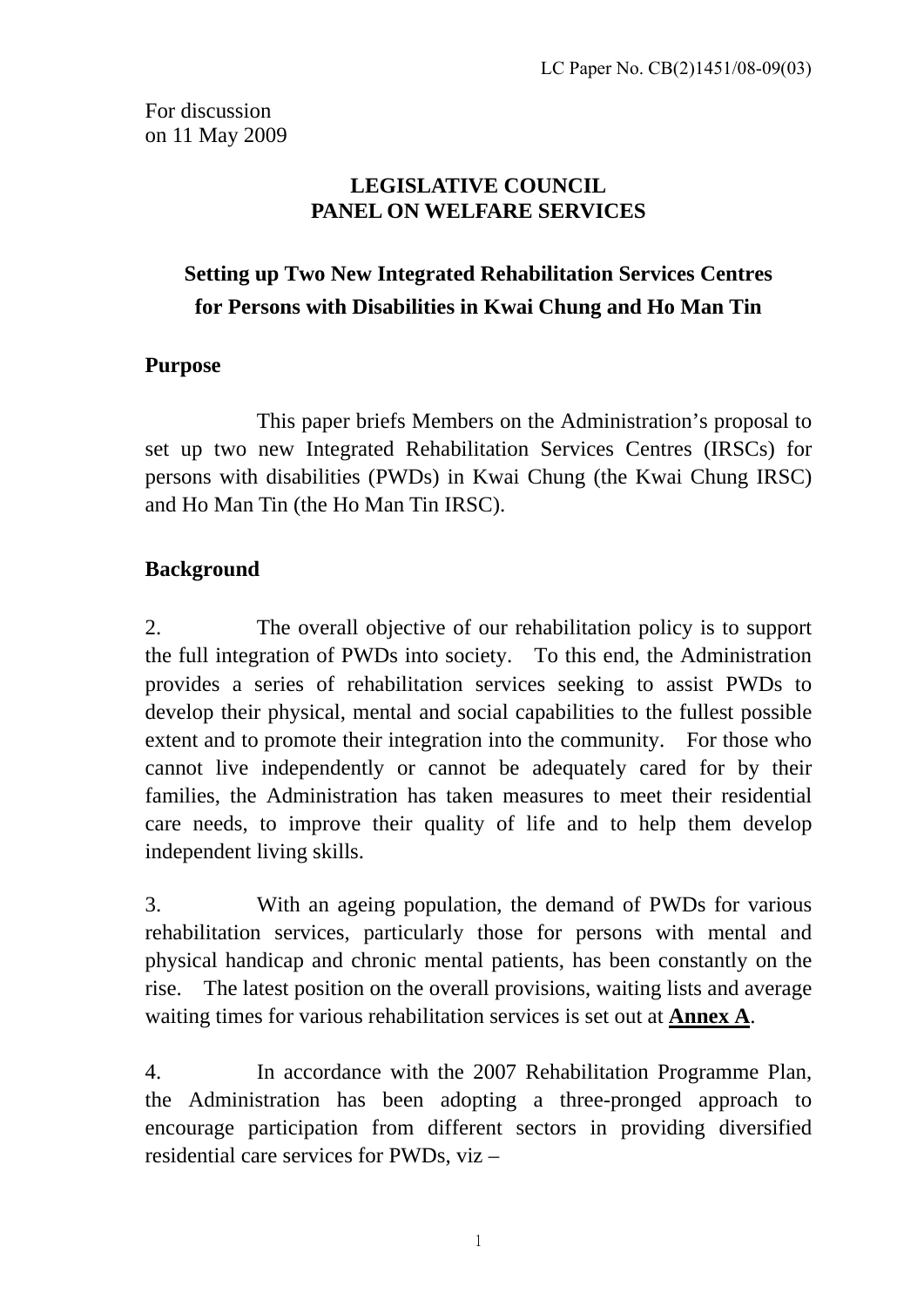- (a) regulating the residential care homes for PWDs so as to ensure their service quality on one hand and help the market develop residential care homes of different types and operational modes on the other;
- (b) supporting non-governmental organisations (NGOs) to develop self-financing homes; and
- (c) continuing to steadily increase the number of subsidised residential care home places.

5. In pursuing the direction in paragraph (c) above, the Social Welfare Department (SWD) adopts as far as possible an integrated service mode for the provision of day and residential services for PWDs. For instance, the Department has, with the funding support of the Legislative Council, set up the Shatin IRSC and Lei Yue Mun IRSC in March 2009. Operational experience reveals that the accommodation of various day and residential services within an IRSC will facilitate service integration and shared use of common support facilities on one hand, and enable the provision of one-stop day and residential services for the PWDs, thereby enhancing the continuum of care and training for service users on the other.

6. Accordingly, SWD plans to provide 490 subvented residential care places together with 450 day training/vocational rehabilitation services places in 2010 through setting up two new IRSCs. The Department has secured two sets of premises for this purpose - one in Kwai Chung and the other in Ho Man Tin.

# **Details of the New Centres**

# The Kwai Chung IRSC

7. SWD proposes setting up the Kwai Chung IRSC by retrofitting and converting the existing premises located at 310 Kwai Shing Circuit, Kwai Chung. The premises used to house the former South Kwai Chung Jockey Club Polyclinic of the Hospital Authority. SWD has obtained permanent land grant for the premises from the Lands Department in February 2009.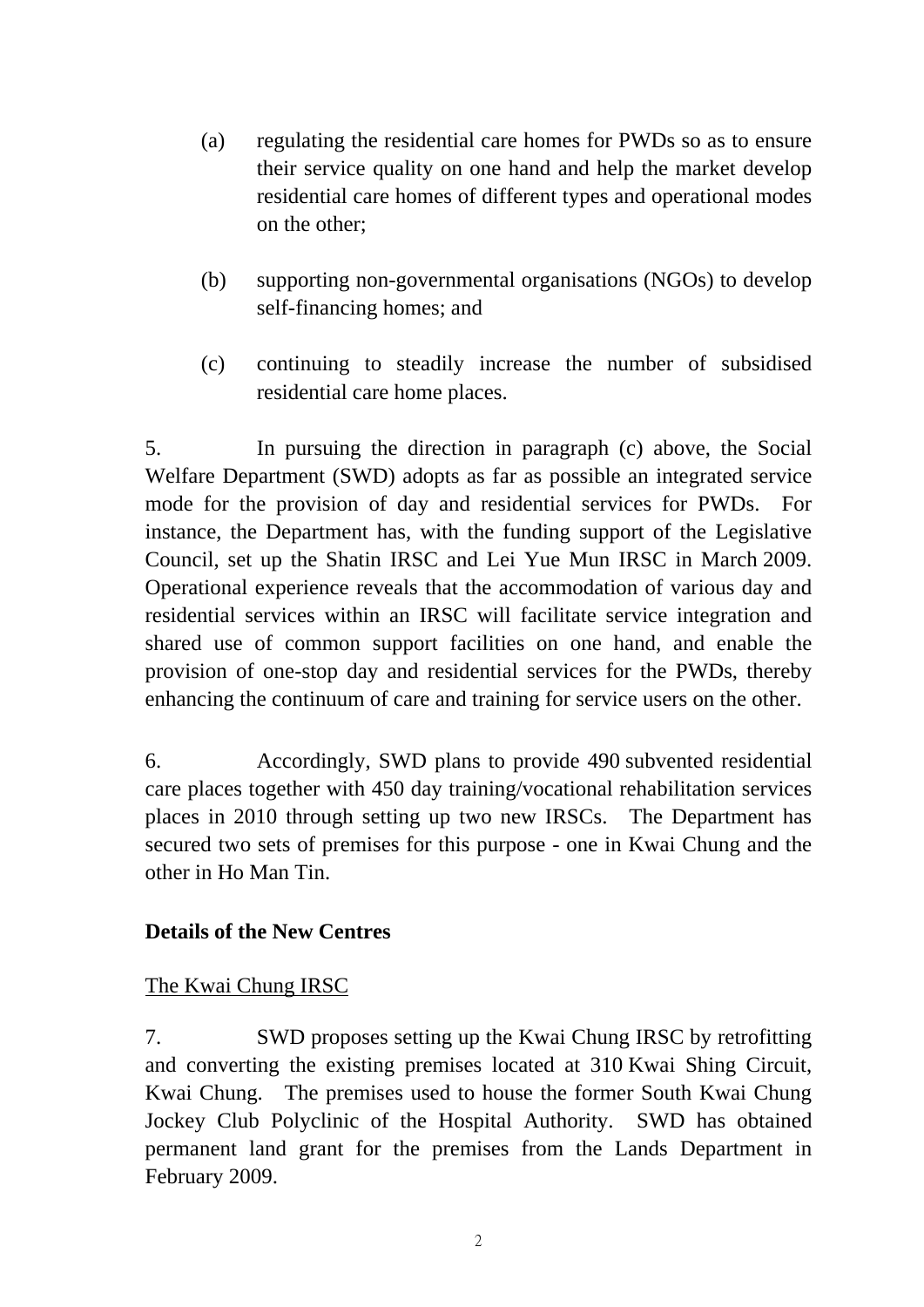8. The premises are a six-storey building with an open ground area and an internal floor area of  $7,140 \text{ m}^2$ . The site is located in a relatively quiet environment, accessible by public transport and considered well suited for the provision of rehabilitation services. A location map is at **Annex B**. The future operator of the proposed Kwai Chung IRSC will be required to provide 312 residential care places and 210 day training and vocational rehabilitation services places for the PWDs, with details as follows –

# **Facility Capacity**

| Ground Floor                                                |                       |
|-------------------------------------------------------------|-----------------------|
| Central administration office                               | Not applicable (N.A.) |
| <b>Integrated Vocational Rehabilitation Services Centre</b> | 160                   |
| (IVRSC)                                                     |                       |
|                                                             |                       |
| <b>First Floor</b>                                          |                       |
| Extended training area for IVRSC                            | N.A.                  |
| Dinning / multi-purpose room                                | N.A.                  |
| Staff barrack /changing rooms                               | N.A.                  |
| TV/common rooms for residents                               | N.A.                  |
| Small group room / sitting room / peer room /               | N.A.                  |
| club room                                                   |                       |
|                                                             |                       |
| Second Floor                                                |                       |
| <b>Hostel for Severely Mentally Handicapped Persons</b>     | 38                    |
| (HSPH)                                                      |                       |
| Day Activity Centre (DAC)                                   | 50                    |
| Physiotherapy / occupational therapy room                   | N.A.                  |
| Staff common / rest room                                    | N.A.                  |
| Store room                                                  | N.A.                  |
|                                                             |                       |
| <b>Third Floor</b>                                          |                       |
| <b>Hostel for Severely Mentally Handicapped Persons</b>     | 12                    |
| (HSMH)                                                      |                       |
| <b>Hostel for Severely Physically Handicapped Persons</b>   | 25                    |
| (HSPH)                                                      |                       |
| Care and Attention Home for Severely Disabled               | 35                    |
| Persons (C&A/SD)                                            |                       |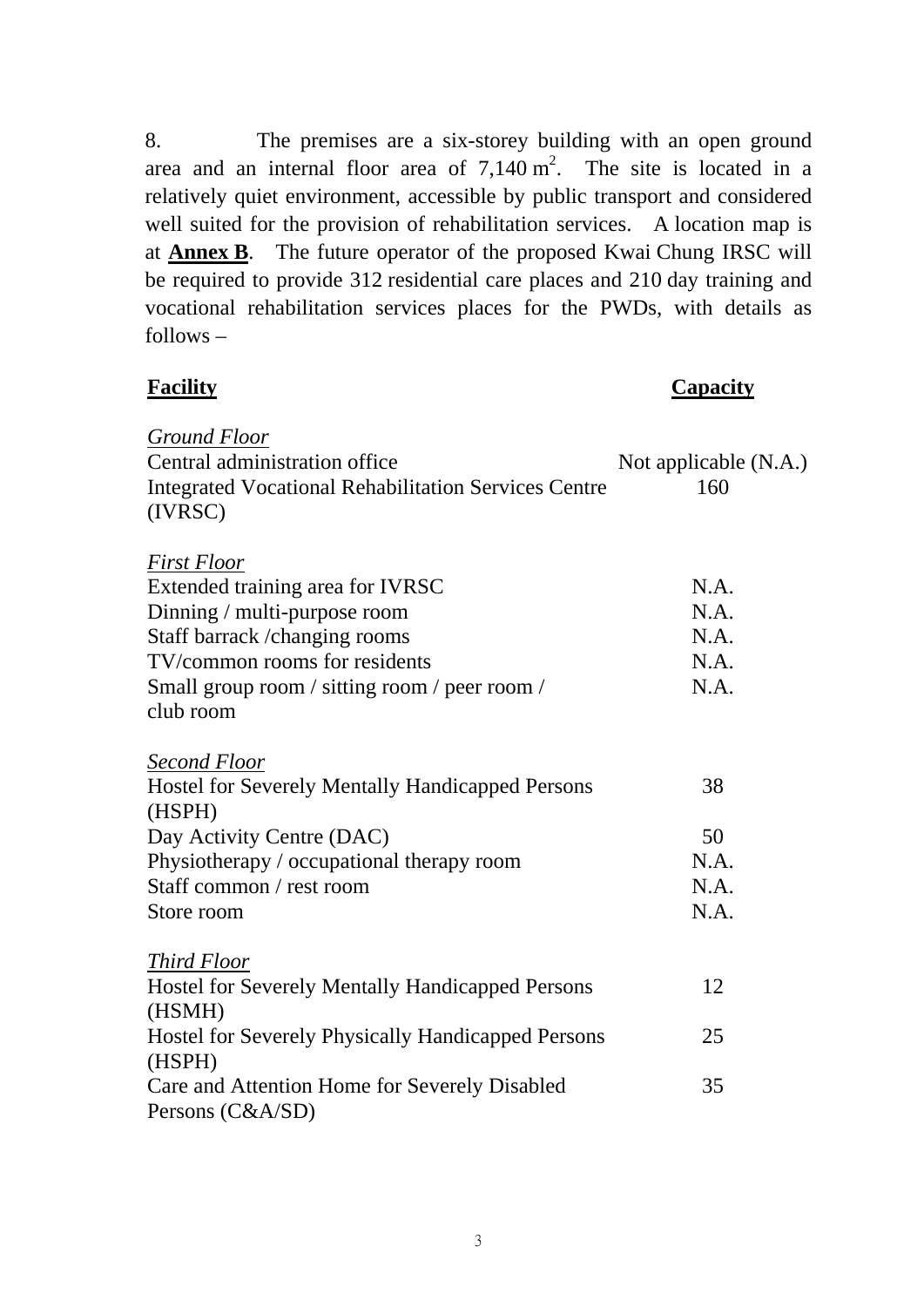| <b>Fourth Floor</b>                                  |      |
|------------------------------------------------------|------|
| <b>Hostel for Moderately Mentally Handicapped</b>    | 25   |
| Persons (HMMH)                                       |      |
| Supported Hostel (SHOS)                              | 37   |
| Care and Attention Home for Severely Disabled        | 15   |
| Persons (C&A/SD)                                     |      |
| <b>Fifth Floor</b>                                   |      |
| <b>SHOS</b>                                          | 25   |
| Long Stay Care Home (LSCH)                           | 50   |
| Nurse station / sick bay / medical consultation room | N.A. |
| Store room                                           | N.A. |
| Sixth Floor                                          |      |
| <b>LSCH</b>                                          | 50   |
| Nurse station / sick bay / medical consultation room | N.A. |
| Store room                                           | N.A. |

#### The Ho Man Tin IRSC

9. Similar to the Kwai Chung IRSC, the Ho Man Tin IRSC is proposed to be set up by retrofitting and converting the existing premises at 51 Sheung Shing Street, Ho Man Tin. The premises have been made available for the purpose following the relocation of the former Ma Tau Wai Girls' Home to a new purpose-built residential complex, "Tuen Mun Children and Juvenile Home", and the approval of the change of use of land allocation by the Lands Department in February 2009.

10. The premises are a five-storey building with an open ground area. SWD plans to convert G/F to 3/F (with an internal floor area of 4,406 m<sup>2</sup>) into IRSC, and the remaining  $4/F$  and  $5/F$  into a new District Support Centre for PWDs. The site is located in a quiet environment, accessible by public transport and considered well suited for the provision of rehabilitation services. A location map is at **Annex C**. The future operator of the proposed Ho Man Tin IRSC will be required to provide 178 residential care places and 240 day training and vocational rehabilitation services places for the PWDs, with details as follows –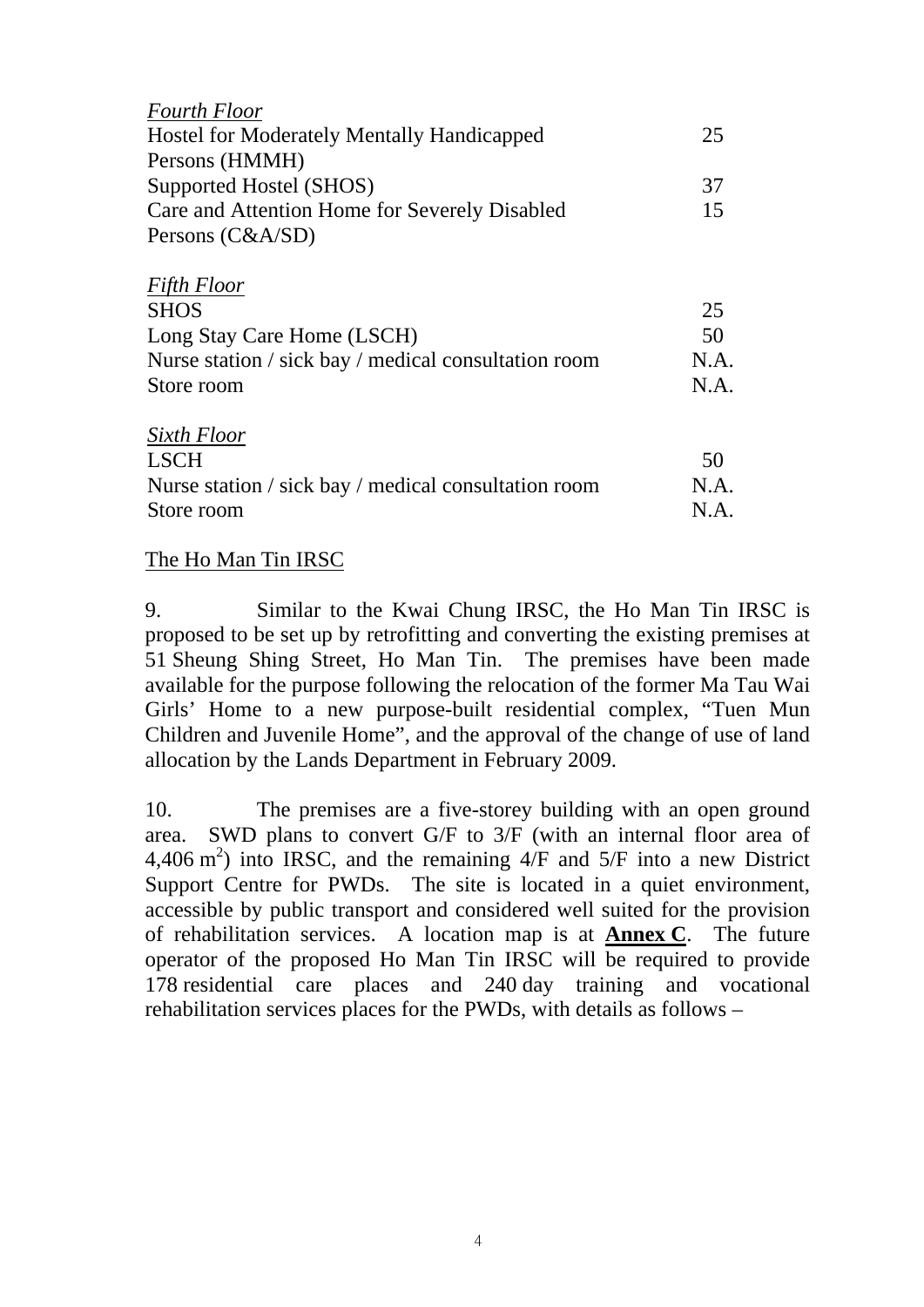| <b>Facility</b>                | Capacity |
|--------------------------------|----------|
| <b>Ground Floor</b>            |          |
| Central administration office  | N.A.     |
| <b>HSPH</b>                    | 20       |
| <b>IVRSC</b>                   | 160      |
| Dining / multi-purpose room    | N.A.     |
| Common room                    | N.A.     |
| <b>First Floor</b>             |          |
| <b>HSMH</b>                    | 80       |
| <b>HMMH</b>                    | 60       |
| <b>DAC</b>                     | 80       |
| Dining / multi-purpose room    | N.A.     |
| $TV /$ common rooms            | N.A.     |
| Small group rooms              | N.A.     |
| Nurse station / sick bay       | N.A.     |
| <b>Second Floor</b>            |          |
| <b>SHOS</b>                    | 18       |
| Central administration office  | N.A.     |
| TV/common room                 | N.A.     |
| Store room                     | N.A.     |
| <b>Third Floor</b>             |          |
| Central administration office  | N.A.     |
| Staff barrack / changing rooms | N.A.     |

11. The two IRSCs are targeted to commence operation in the third quarter of 2010-11. NGOs will be invited to submit project proposals to operate these IRSCs and selection will be made through a competitive quality-based system. SWD will evaluate the proposals on the basis of service quality, innovation in service delivery mode and value-added services for users. To allow sufficient time for the selected operator(s) to fit out the premises and prepare for operation, SWD plans to invite NGOs to submit proposals in July 2009 after obtaining Finance Committee (FC)'s funding approval.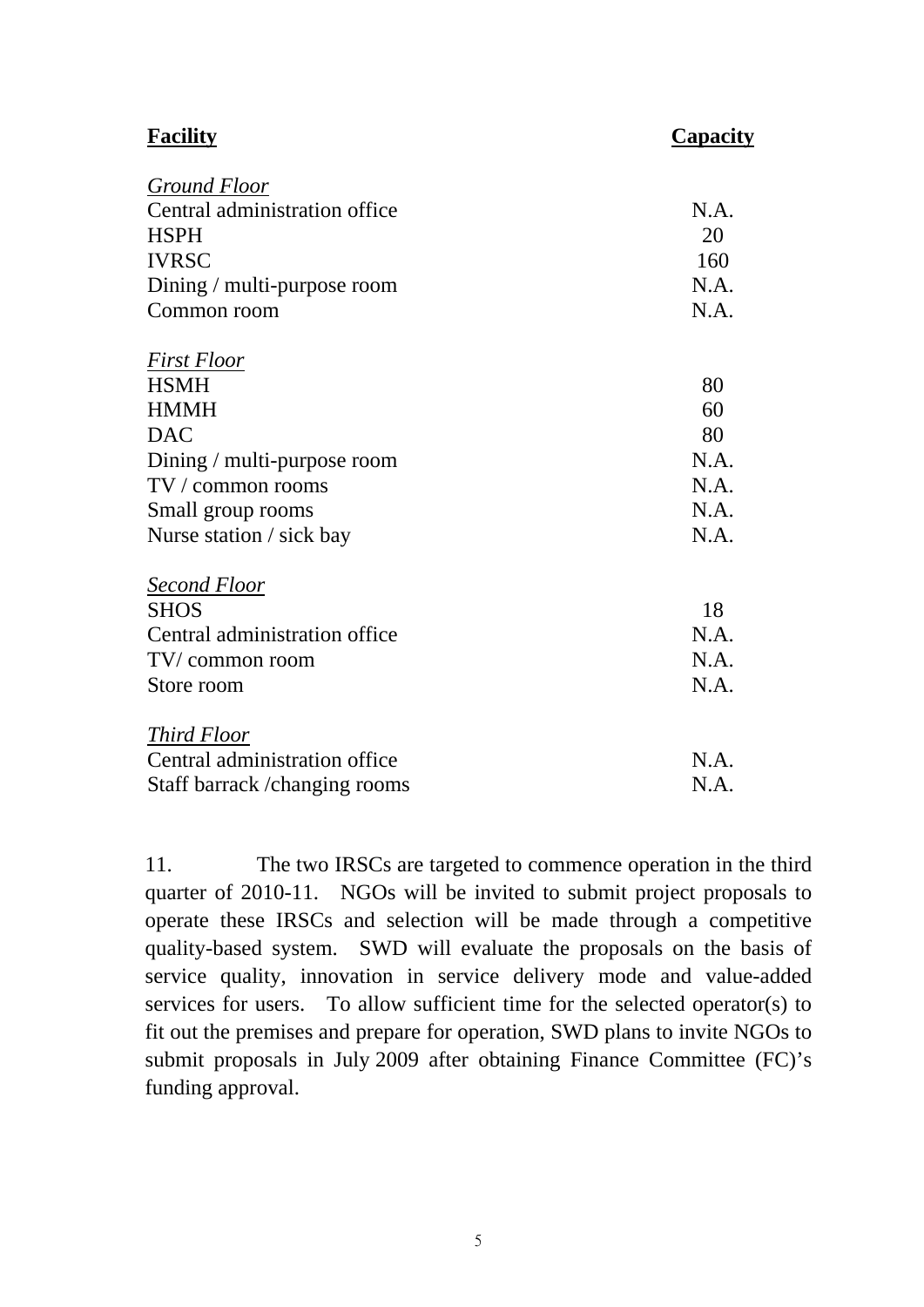## **Funding Arrangement**

12. The setting-up costs of the two IRSCs will be funded under the Lotteries Fund (LF). SWD obtained endorsement of the LF Advisory Committee on 4 March 2009 for the capital funding of \$56,044,000 for the Kwai Chung IRSC (\$49,157,500 for fitting-out works and \$6,886,500 for meeting the cost of furniture and equipment) and \$33,432,400 for the Ho Man Tin IRSC (\$29,853,500 for fitting-out works and \$3,578,900 for meeting the cost of furniture and equipment). Under Section 6(4) of the Government Lotteries Ordinance (Cap. 334), the Financial Secretary has the authority to approve payments from LF to finance the development of social welfare services. In line with the established practice, we will seek the Finance Committee (FC)'s approval for any proposal that has recurrent financial implications exceeding \$10 million. As the proposed projects will incur recurrent government expenditure in excess of \$10 million per annum, subject to Members' views, we plan to seek FC's approval in June 2009 for the allocation from the LF.

13. The estimated full-year recurrent subventions for the operation of the Kwai Chung IRSC and the Ho Man Tin IRSC are \$44,090,000 and \$28,740,000 respectively. We will include the necessary provision for the subventions in the 2010-11 Draft Estimates and beyond. Breakdown of the subventions for the two IRSCs is as follow –

#### The Kwai Chung IRSC

|     |                                                                                                                             | \$'000 |
|-----|-----------------------------------------------------------------------------------------------------------------------------|--------|
| (a) | Personal emoluments (PE)                                                                                                    | 40,606 |
| (b) | Other charges (OC) (including employees'<br>compensation insurance, public liability<br>insurance & repair and maintenance) | 7,504  |
| (c) | Rates and government rent                                                                                                   | 1,194  |
| (d) | <b>Visiting Medical Practitioner Scheme</b>                                                                                 | 266    |
|     | Sub-total                                                                                                                   | 49,570 |
|     | Less Income from users' fees                                                                                                | 5,489  |
|     | <b>Total Subvention Required</b>                                                                                            | 44,081 |
|     | Say                                                                                                                         | 44,090 |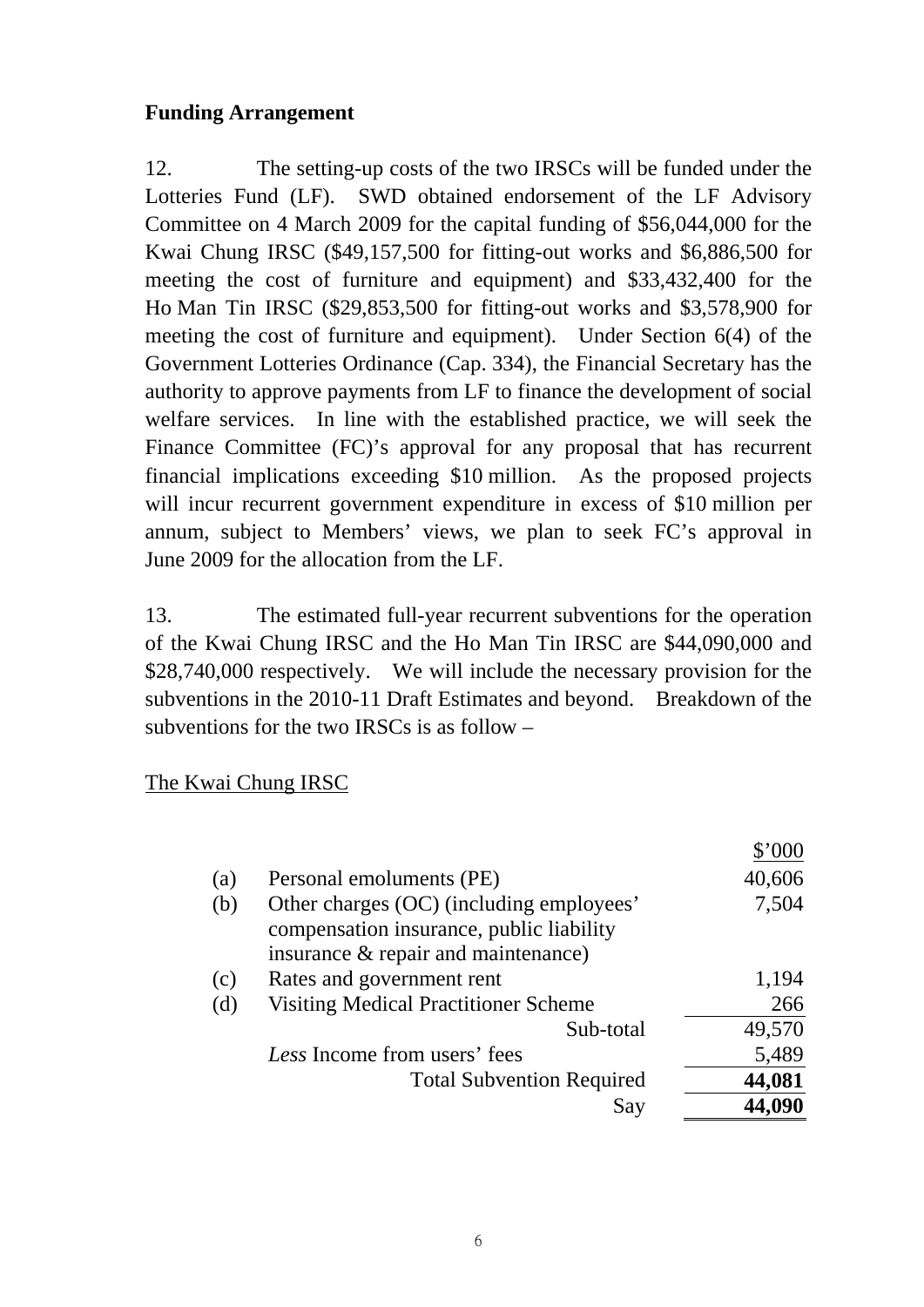|     |                                                | \$'000 |
|-----|------------------------------------------------|--------|
| (a) | PE                                             | 26,107 |
| (b) | OC (including employees' compensation          | 4,723  |
|     | insurance $\&$ public liability insurance $\&$ |        |
|     | repair and maintenance)                        |        |
| (c) | Rates and government rent                      | 857    |
| (d) | <b>Visiting Medical Practitioner Scheme</b>    | 187    |
|     | Sub-total                                      | 31,874 |
|     | Less Income from users' fees                   | 3,135  |
|     | <b>Total Subvention Required</b>               | 28,739 |
|     | Say                                            | 28,740 |

The above funding estimates are based on a notional staffing of 194 professional, care and ancillary staff for the Kwai Chung IRSC and 124 such staff for the Ho Man Tin IRSC. The subventions will be allocated in a lump sum mode to allow greater flexibility to the operators in resource deployment.

14. Meanwhile, the Administration will continue to identify suitable premises to steadily increase the provision of day training and residential care services to PWDs to meet service demand.

# **Public Consultation**

15. SWD consulted the Community Affairs Committee of Kwai Tsing District Council in December 2008 and the Community Building and Social Services Committee of Kowloon City District Council in October 2008 respectively on the proposed projects. Both Committees supported the proposals.

#### **Advice Sought**

16. Members are invited to comment on the Administration's proposal to set up the above two new IRSCs.

**Social Welfare Department May 2009**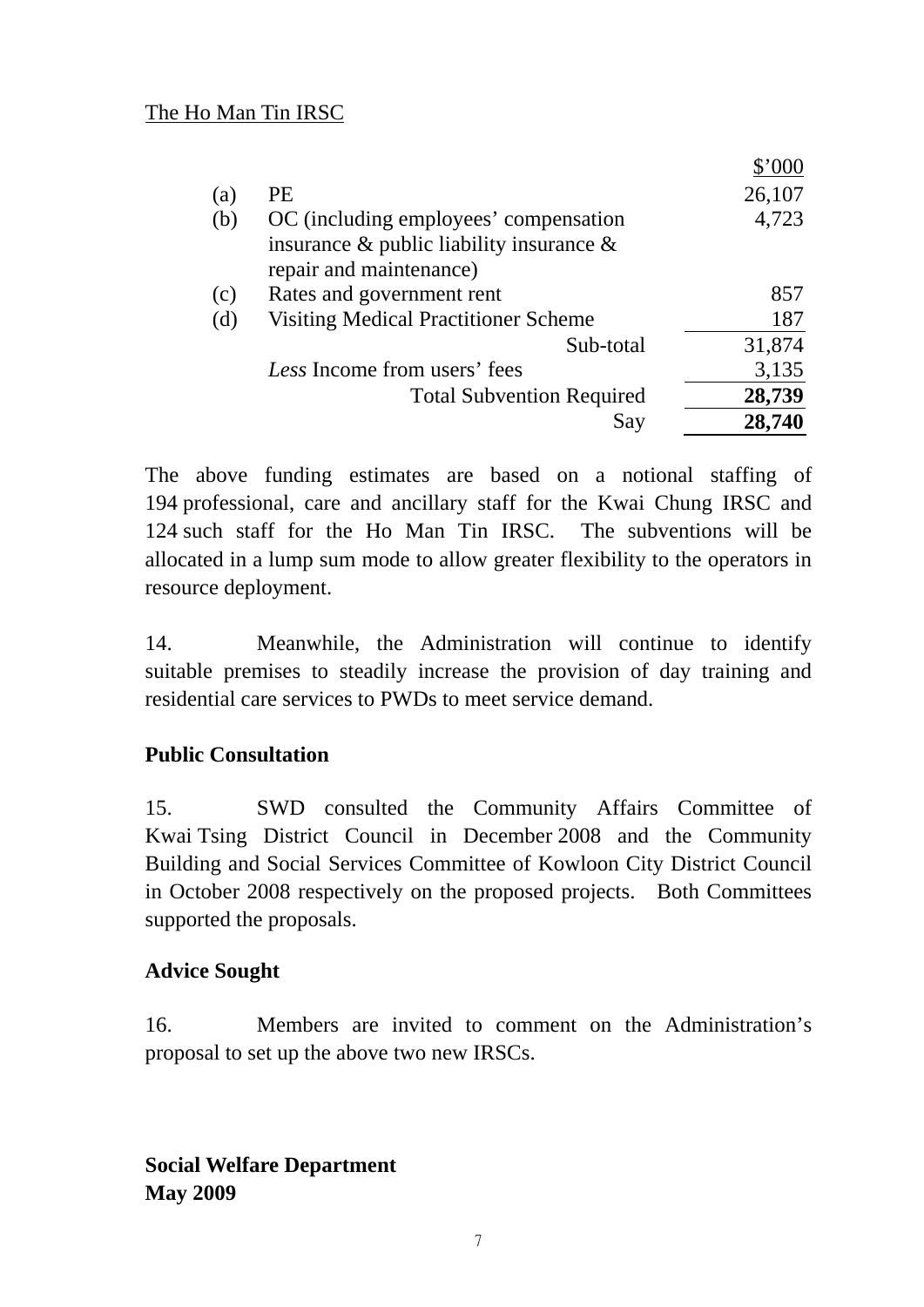Annex A

# **The overall provisions, waiting lists and waiting times for various day and residential services for persons with mental and physical handicap and chronic mental patients**

| <b>Service Type</b>          | <b>Provision as at</b><br>December 2008 | <b>Total no. of</b><br>persons on the<br>waiting list as at<br>December 2008 | <b>Average</b><br>waiting<br>time in<br>2008<br>(in months) |
|------------------------------|-----------------------------------------|------------------------------------------------------------------------------|-------------------------------------------------------------|
| <b>Residential Services</b>  |                                         |                                                                              |                                                             |
| <b>Hostel for Severely</b>   | 2 9 4 0                                 | 1892                                                                         | 68.4                                                        |
| Mentally                     |                                         |                                                                              |                                                             |
| <b>Handicapped Persons</b>   |                                         |                                                                              |                                                             |
| <b>Hostel for Moderately</b> | 2 1 0 4                                 | 1 3 5 1                                                                      | 39.0                                                        |
| Mentally                     |                                         |                                                                              |                                                             |
| <b>Handicapped Persons</b>   |                                         |                                                                              |                                                             |
| <b>Supported Hostel</b>      | 400                                     | 784                                                                          | 27.6                                                        |
| <b>Hostel for Severely</b>   | 461                                     | 414                                                                          | 106.8                                                       |
| Physically                   |                                         |                                                                              |                                                             |
| <b>Handicapped Persons</b>   |                                         |                                                                              |                                                             |
| <b>Care and Attention</b>    | 765                                     | 377                                                                          | 39.3                                                        |
| Home for Severely            |                                         |                                                                              |                                                             |
| <b>Disabled Persons</b>      |                                         |                                                                              |                                                             |
| Long Stay Care Home          | 1 407                                   | 726                                                                          | 20.6                                                        |
| Day Services                 |                                         |                                                                              |                                                             |
| Day Activity Centre          | 4 3 7 0                                 | 913                                                                          | 27.3                                                        |
| <b>Integrated Vocational</b> | 3 4 1 9                                 | 2 4 0 2                                                                      | 13.7                                                        |
| Rehabilitation               |                                         |                                                                              |                                                             |
| <b>Services Centre</b>       |                                         |                                                                              |                                                             |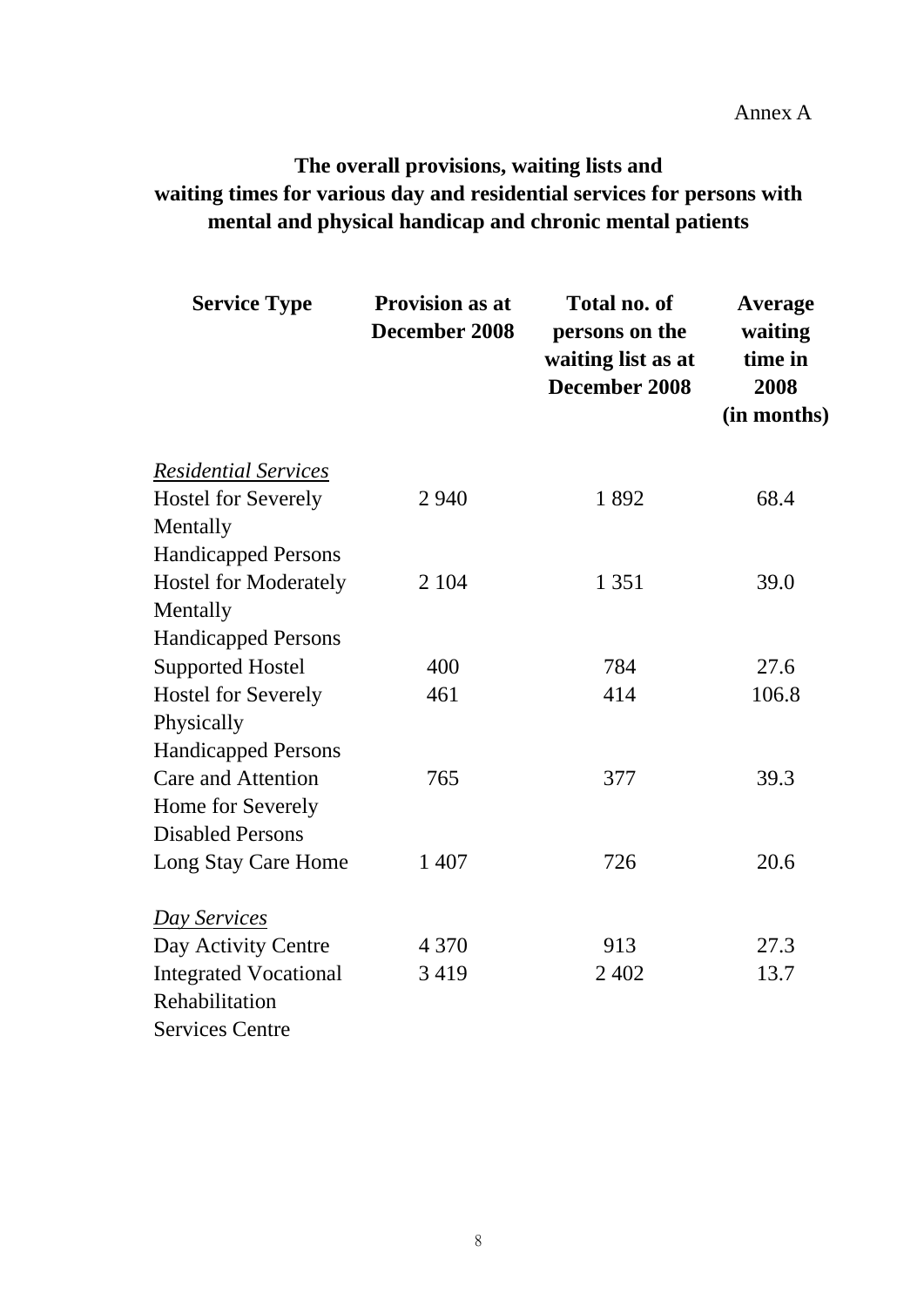#### **Annex B**

### **Location Map of Kwai Chung IRSC**